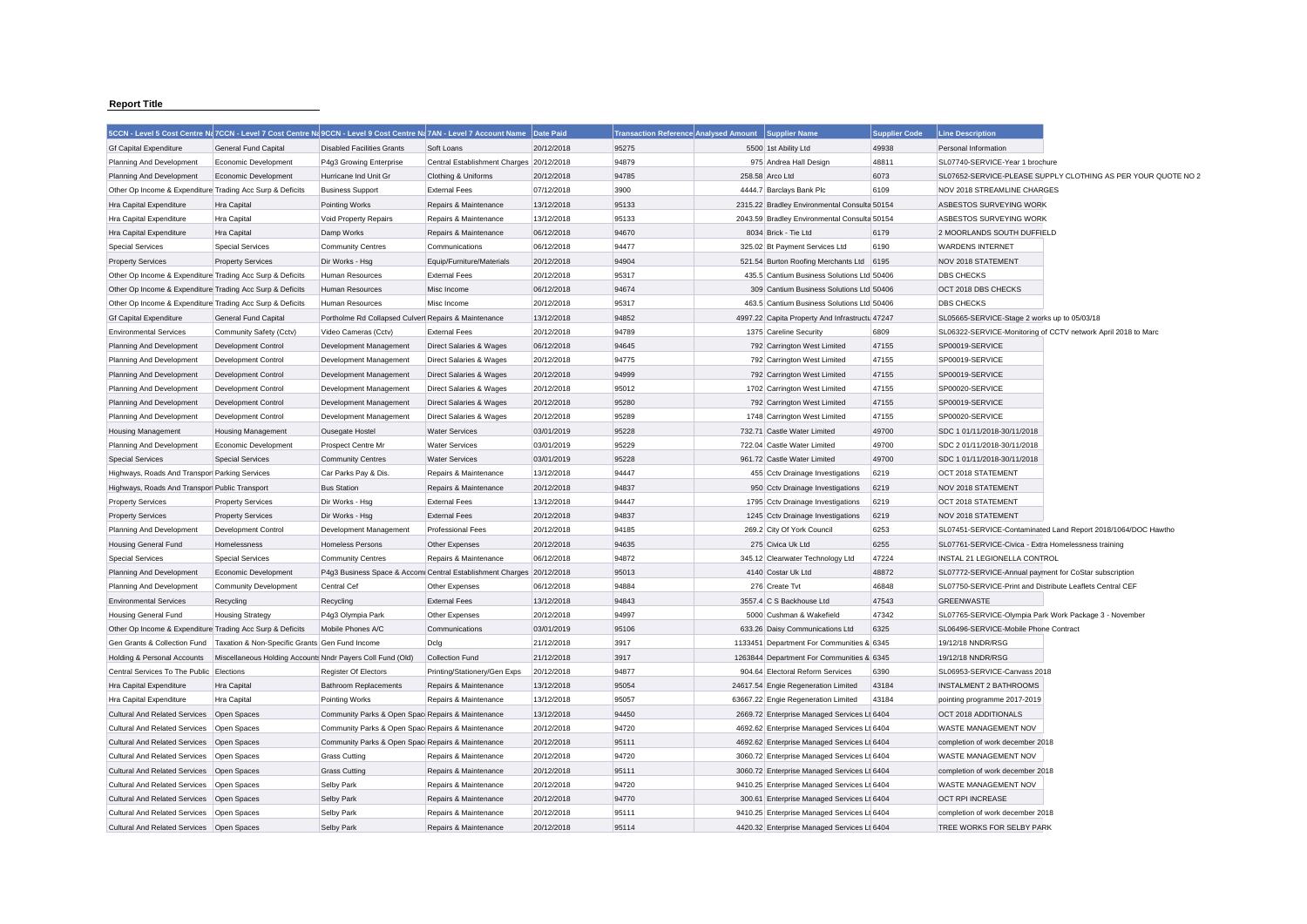| Cultural And Related Services   Recreation & Sport |                              | Selby Leisure Centre                              | Repairs & Maintenance                   | 20/12/2018 | 94720 | 800.65 Enterprise Managed Services Lt 6404   |       | WASTE MANAGEMENT NOV                 |                                                               |
|----------------------------------------------------|------------------------------|---------------------------------------------------|-----------------------------------------|------------|-------|----------------------------------------------|-------|--------------------------------------|---------------------------------------------------------------|
| <b>Cultural And Related Services</b>               | Recreation & Sport           | Selby Leisure Centre                              | Repairs & Maintenance                   | 20/12/2018 | 95111 | 800.65 Enterprise Managed Services Lt 6404   |       | completion of work december 2018     |                                                               |
| <b>Environmental Services</b>                      | <b>Cemetery Services</b>     | <b>Closed Burial Ground</b>                       | Repairs & Maintenance                   | 20/12/2018 | 94720 | 1206.52 Enterprise Managed Services Lt 6404  |       | WASTE MANAGEMENT NOV                 |                                                               |
| <b>Environmental Services</b>                      | <b>Cemetery Services</b>     | <b>Closed Burial Ground</b>                       | Repairs & Maintenance                   | 20/12/2018 | 95111 | 1206.52 Enterprise Managed Services Lt 6404  |       | completion of work december 2018     |                                                               |
| <b>Environmental Services</b>                      | Recycling                    | Recycling                                         | <b>External Fees</b>                    | 20/12/2018 | 94720 | 128012.7 Enterprise Managed Services Lt 6404 |       | WASTE MANAGEMENT NOV                 |                                                               |
| <b>Environmental Services</b>                      | Recycling                    | Recycling                                         | <b>External Fees</b>                    | 20/12/2018 | 95111 | 128012.7 Enterprise Managed Services Lt 6404 |       | completion of work december 2018     |                                                               |
| <b>Environmental Services</b>                      | <b>Street Cleansing</b>      | <b>Street Cleansing</b>                           | <b>External Fees</b>                    | 20/12/2018 | 94720 | 49831.71 Enterprise Managed Services Lt 6404 |       | WASTE MANAGEMENT NOV                 |                                                               |
| <b>Environmental Services</b>                      | <b>Street Cleansing</b>      | <b>Street Cleansing</b>                           | <b>External Fees</b>                    | 20/12/2018 | 94770 | 1422.55 Enterprise Managed Services Lt 6404  |       | OCT RPI INCREASE                     |                                                               |
| <b>Environmental Services</b>                      | <b>Street Cleansing</b>      | <b>Street Cleansing</b>                           | <b>External Fees</b>                    | 20/12/2018 | 95111 | 49831.71 Enterprise Managed Services Lt 6404 |       | completion of work december 2018     |                                                               |
| <b>Environmental Services</b>                      | Trade Waste                  | <b>Clinical Waste</b>                             | <b>External Fees</b>                    | 20/12/2018 | 94720 | 4671.25 Enterprise Managed Services Lt 6404  |       | WASTE MANAGEMENT NOV                 |                                                               |
| <b>Environmental Services</b>                      | <b>Trade Waste</b>           | <b>Clinical Waste</b>                             | <b>External Fees</b>                    | 20/12/2018 | 95111 | 4671.25 Enterprise Managed Services Lt 6404  |       | completion of work december 2018     |                                                               |
| <b>Environmental Services</b>                      | Trade Waste                  | <b>Commercial Waste</b>                           | <b>External Fees</b>                    | 20/12/2018 | 94720 | 27529.1 Enterprise Managed Services Lt 6404  |       | WASTE MANAGEMENT NOV                 |                                                               |
| <b>Environmental Services</b>                      | <b>Trade Waste</b>           | <b>Commercial Waste</b>                           | <b>External Fees</b>                    | 20/12/2018 | 94770 | 879.44 Enterprise Managed Services Lt 6404   |       | OCT RPI INCREASE                     |                                                               |
| <b>Environmental Services</b>                      | <b>Trade Waste</b>           | <b>Commercial Waste</b>                           | <b>External Fees</b>                    | 20/12/2018 | 95111 | 27529.1 Enterprise Managed Services Lt 6404  |       | completion of work december 2018     |                                                               |
| <b>Environmental Services</b>                      | <b>Waste Collection</b>      | Dom.Wheeled Bins/Sac                              | <b>External Fees</b>                    | 20/12/2018 | 94720 | 23533.64 Enterprise Managed Services Lt 6404 |       | WASTE MANAGEMENT NOV                 |                                                               |
| <b>Environmental Services</b>                      | <b>Waste Collection</b>      | Dom.Wheeled Bins/Sac                              | <b>External Fees</b>                    | 20/12/2018 | 94769 | 2954.7 Enterprise Managed Services Lt 6404   |       | SATURDAY COLLECTION NOV 2018         |                                                               |
| <b>Environmental Services</b>                      | <b>Waste Collection</b>      | Dom.Wheeled Bins/Sac                              | <b>External Fees</b>                    | 20/12/2018 | 94770 | 751.8 Enterprise Managed Services Lt 6404    |       | <b>OCT RPI INCREASE</b>              |                                                               |
| <b>Environmental Services</b>                      | <b>Waste Collection</b>      | Dom.Wheeled Bins/Sac                              | <b>External Fees</b>                    | 20/12/2018 | 95111 | 23533.64 Enterprise Managed Services Lt 6404 |       | completion of work december 2018     |                                                               |
| <b>Environmental Services</b>                      | <b>Waste Collection</b>      | Refuse Collection General                         | Advertising                             | 20/12/2018 | 94720 | 1769.21 Enterprise Managed Services Lt 6404  |       | WASTE MANAGEMENT NOV                 |                                                               |
| <b>Environmental Services</b>                      | <b>Waste Collection</b>      | Refuse Collection General                         | Advertising                             | 20/12/2018 | 95111 | 1769.21 Enterprise Managed Services Lt 6404  |       | completion of work december 2018     |                                                               |
| <b>Environmental Services</b>                      | <b>Waste Collection</b>      | Refuse Collection General                         | <b>External Fees</b>                    | 13/12/2018 | 94450 | 10752.88 Enterprise Managed Services Lt 6404 |       | OCT 2018 ADDITIONALS                 |                                                               |
| <b>Environmental Services</b>                      | <b>Waste Collection</b>      | Refuse Collection General                         | <b>External Fees</b>                    | 20/12/2018 | 94720 | 99267.12 Enterprise Managed Services Lt 6404 |       | WASTE MANAGEMENT NOV                 |                                                               |
| <b>Environmental Services</b>                      | <b>Waste Collection</b>      | <b>Refuse Collection General</b>                  | <b>External Fees</b>                    | 20/12/2018 | 94770 | 7601.42 Enterprise Managed Services Lt 6404  |       | <b>OCT RPI INCREASE</b>              |                                                               |
| <b>Environmental Services</b>                      | <b>Waste Collection</b>      | Refuse Collection General                         | <b>External Fees</b>                    | 20/12/2018 | 95111 | 99267.12 Enterprise Managed Services Lt 6404 |       | completion of work december 2018     |                                                               |
| <b>Environmental Services</b>                      | <b>Waste Collection</b>      | Refuse Collection General                         | <b>External Fees</b>                    | 20/12/2018 | 95112 | 3213 Enterprise Managed Services Lt 6404     |       | kerbside waste november 2018         |                                                               |
| <b>Environmental Services</b>                      | <b>Waste Collection</b>      | Refuse Collection General                         | <b>External Fees</b>                    | 20/12/2018 | 95113 | 5401 Enterprise Managed Services Lt 6404     |       | ADDITIONAL GREEN WASTE NOV 18        |                                                               |
| <b>Environmental Services</b>                      | <b>Waste Collection</b>      | Refuse Collection General                         | <b>External Fees</b>                    | 20/12/2018 | 95236 | 354.23 Enterprise Managed Services Lt 6404   |       | RPI FOR ADDITIONAL OCT 2018          |                                                               |
| Highways, Roads And Transpor Parking Services      |                              | Car Parks-Other                                   | Repairs & Maintenance                   | 20/12/2018 | 94720 | 297.47 Enterprise Managed Services Lt 6404   |       | WASTE MANAGEMENT NOV                 |                                                               |
| Highways, Roads And Transpor Parking Services      |                              | Car Parks-Other                                   | Repairs & Maintenance                   | 20/12/2018 | 95111 | 297.47 Enterprise Managed Services Lt 6404   |       | completion of work december 2018     |                                                               |
| <b>Special Services</b>                            | <b>Special Services</b>      | Grassed Areas & Open Spaces Repairs & Maintenance |                                         | 13/12/2018 | 94450 | 745.19 Enterprise Managed Services Lt 6404   |       | OCT 2018 ADDITIONALS                 |                                                               |
| Special Services                                   | <b>Special Services</b>      | Grassed Areas & Open Spaces Repairs & Maintenance |                                         | 20/12/2018 | 94720 | 8061.9 Enterprise Managed Services Lt 6404   |       | WASTE MANAGEMENT NOV                 |                                                               |
| <b>Special Services</b>                            | <b>Special Services</b>      | Grassed Areas & Open Spaces Repairs & Maintenance |                                         | 20/12/2018 | 94770 | 257.55 Enterprise Managed Services Lt 6404   |       | OCT RPI INCREASE                     |                                                               |
| <b>Special Services</b>                            | <b>Special Services</b>      | Grassed Areas & Open Spaces Repairs & Maintenance |                                         | 20/12/2018 | 95111 | 8061.9 Enterprise Managed Services Lt 6404   |       | completion of work december 2018     |                                                               |
| Hra Capital Expenditure                            | Hra Capital                  | Damp Works                                        | Repairs & Maintenance                   | 13/12/2018 | 94639 | 841.82 Envirovent Ltd                        | 6406  | 22 NANNY LANE CHURCH FENTON LS24 9RL |                                                               |
| Hra Capital Expenditure                            | Hra Capital                  | Damp Works                                        | Repairs & Maintenance                   | 20/12/2018 | 94909 | 591.82 Envirovent Ltd                        | 6406  | 31 SAND LANE SOUTH MILFORD LS25 5AU  |                                                               |
| Hra Capital Expenditure                            | Hra Capital                  | Damp Works                                        | Repairs & Maintenance                   | 03/01/2019 | 95097 | 290 Envirovent Ltd                           | 6406  | 12 springfield court tadcaster       |                                                               |
| Hra Capital Expenditure                            | Hra Capital                  | Damp Works                                        | Repairs & Maintenance                   | 10/01/2019 | 95316 | 435 Envirovent Ltd                           | 6406  | 10 MOUNT PLEASANT                    |                                                               |
| <b>Property Services</b>                           | <b>Property Services</b>     | Dir Works - Hsg                                   | <b>External Fees</b>                    | 20/12/2018 | 94771 | 543.75 Gibson Design Consultancy             | 6485  | 2 THE ORCHARD THORGANBY              |                                                               |
| <b>Property Services</b>                           | <b>Property Services</b>     | Dir Works - Hsg                                   | <b>External Fees</b>                    | 20/12/2018 | 94772 | 356.25 Gibson Design Consultancy             | 6485  | 17 WESTBOURNE GARDENS                |                                                               |
| <b>Property Services</b>                           | <b>Property Services</b>     | Dir Works - Hsg                                   | <b>External Fees</b>                    | 20/12/2018 | 94773 | 262.5 Gibson Design Consultancy              | 6485  | 17 WESTFIELD CRESCENT                |                                                               |
| Planning And Development                           | <b>Community Development</b> | Central Cef                                       | Other Expenses                          | 06/12/2018 | 94876 | 336 Groundwork North Yorkshire               | 6506  | CEF GRANT FOR FRIENDSHIP CAFE        |                                                               |
| <b>Gf Capital Expenditure</b>                      | <b>General Fund Capital</b>  | <b>Disabled Facilities Grants</b>                 | Soft Loans                              | 20/12/2018 | 95273 | 1720 Handicare                               | 51002 | Personal Information                 |                                                               |
| <b>Gf Capital Expenditure</b>                      | General Fund Capital         | Sdht Loan                                         | Soft Loans                              | 20/12/2018 | 95274 | 1870 Handicare                               | 51002 | Personal Information                 |                                                               |
| <b>Cultural And Related Services</b>               | Tourism                      | P4g3 Tourism & Culture                            | Other Expenses                          | 13/12/2018 | 94442 | 2500 Hazel Colguhoun                         | 50185 |                                      | SL07686-SERVICE-Selby950 Co-ordination & Curation - contract  |
| <b>Environmental Services</b>                      | Regulatory Servics - Eh      | <b>Public Conveniences</b>                        | <b>External Fees</b>                    | 20/12/2018 | 94996 | 3943.16 Healthmatic Ltd                      | 6545  |                                      | SL06273-SERVICE-Maintenance & cleaning of public toilets 1 Ap |
| Holding & Personal Accounts                        | Control Accounts             | <b>Creditors Control</b>                          | Tax Deduct On Contract Payme 13/12/2018 |            | 95080 | 1092.39 Hm Revenue & Customs                 | 6590  | DEC 18 CIS DEDUCTIONS                |                                                               |
| <b>Environmental Services</b>                      | Regulatory Servics - Eh      | Dog Warden                                        | Other Establishments                    | 10/01/2019 | 95370 | 476.7 Holmefield Veterinary Centre           | 6598  |                                      | SL07833-SERVICE-invoice for treatment of 2 dogs ref ledger nu |
| Hra Capital Expenditure                            | Hra Capital                  | Void Property Repairs                             | Repairs & Maintenance                   | 13/12/2018 | 94699 | 260 Home Maintenance                         | 47112 | 78 west acres                        |                                                               |
| Hra Capital Expenditure                            | Hra Capital                  | Void Property Repairs                             | Repairs & Maintenance                   | 13/12/2018 | 95017 | 1083 Home Maintenance                        | 47112 | 193 NEW MILLGATE                     |                                                               |
| Hra Capital Expenditure                            | Hra Capital                  | Void Property Repairs                             | Repairs & Maintenance                   | 20/12/2018 | 95366 | 305 Home Maintenance                         | 47112 | 40 POWELL ST                         |                                                               |
| Hra Capital Expenditure                            | Hra Capital                  | <b>Central Heating Systems</b>                    | Repairs & Maintenance                   | 20/12/2018 | 95293 | 9203.12 Home Utility Group Limited           | 47533 | 2 MOORLAND SOUTH DUFFIELD YO8 6TD    |                                                               |
| <b>Property Services</b>                           | <b>Property Services</b>     | Dir Works - Hsg                                   | <b>External Fees</b>                    | 03/01/2019 | 95099 | 2643 Home Utility Group Limited              | 47533 | 7 EASTFIELD WALK                     |                                                               |
| Hra Capital Expenditure                            | Hra Capital                  | Void Property Repairs                             | Repairs & Maintenance                   | 20/12/2018 | 94871 | 4600.25 Howdens Joinery Ltd                  | 21474 | NOV 2018 STATEMENT                   |                                                               |
|                                                    |                              |                                                   |                                         |            |       |                                              |       |                                      |                                                               |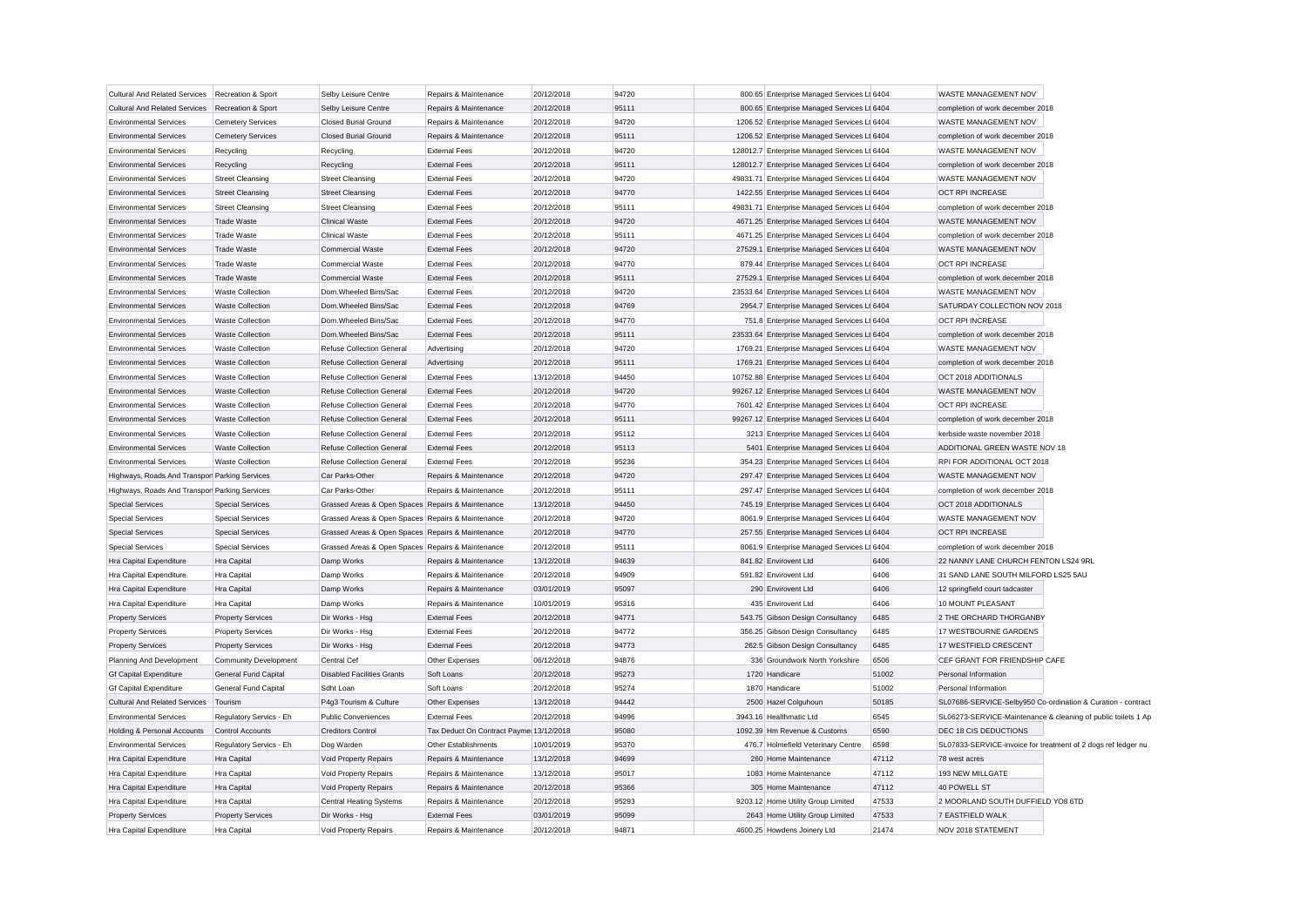| <b>Property Services</b>                                  | <b>Property Services</b>                                   | Dir Works - Hsg                                | <b>External Fees</b>                         | 20/12/2018 | 94871 | 4357.8 Howdens Joinery Ltd                      | 21474 | NOV 2018 STATEMENT                                                                      |                                                               |
|-----------------------------------------------------------|------------------------------------------------------------|------------------------------------------------|----------------------------------------------|------------|-------|-------------------------------------------------|-------|-----------------------------------------------------------------------------------------|---------------------------------------------------------------|
| Other Op Income & Expenditure Trading Acc Surp & Deficits |                                                            | Access Selby - Contact Centre                  | Printing/Stationery/Gen Exps                 | 20/12/2018 | 94398 | 410.68 Initial Washroom Solutions               | 6631  | empty bins and nappy bin                                                                |                                                               |
| Other Op Income & Expenditure Trading Acc Surp & Deficits |                                                            | Ict                                            | Equip/Furniture/Materials                    | 03/01/2019 | 95066 | 299 Inspired Technology Services Lt 39704       |       | SL07743-SERVICE-HP Laserjet M426fdn                                                     |                                                               |
| Hra Capital Expenditure                                   | Hra Capital                                                | <b>Central Heating Systems</b>                 | Repairs & Maintenance                        | 20/12/2018 | 94709 | 10179.12 It Electrical (Yorkshire) Ltd          | 6652  | electrical works                                                                        |                                                               |
| Hra Capital Expenditure                                   | Hra Capital                                                | <b>Electrical Rewires</b>                      | Repairs & Maintenance                        | 20/12/2018 | 94709 | 16630.54 It Electrical (Yorkshire) Ltd          | 6652  | electrical works                                                                        |                                                               |
| Hra Capital Expenditure                                   | Hra Capital                                                | Ousegate Hostel                                | Repairs & Maintenance                        | 20/12/2018 | 94709 | 1820 It Electrical (Yorkshire) Ltd              | 6652  | electrical works                                                                        |                                                               |
| Planning And Development                                  | Economic Development                                       | Prospect Centre Mr                             | Repairs & Maintenance                        | 20/12/2018 | 94709 | 4226.3 It Electrical (Yorkshire) Ltd            | 6652  | electrical works                                                                        |                                                               |
| <b>Property Services</b>                                  | <b>Property Services</b>                                   | Dir Works - Hsg                                | <b>External Fees</b>                         | 20/12/2018 | 94709 | 3700.83 It Electrical (Yorkshire) Ltd           | 6652  | electrical works                                                                        |                                                               |
| Hra Capital Expenditure                                   | Hra Capital                                                | Void Property Repairs                          | Repairs & Maintenance                        | 06/12/2018 | 94240 | 330 J&D Decorating And Property M 36796         |       | <b>CLEAR PROPERTY</b>                                                                   |                                                               |
| Hra Capital Expenditure                                   | Hra Capital                                                | Void Property Repairs                          | Repairs & Maintenance                        | 13/12/2018 | 95015 | 400 J&D Decorating And Property M 36796         |       | 66 CHARLES STREET SELBY                                                                 |                                                               |
| <b>Property Services</b>                                  | <b>Property Services</b>                                   | Dir Works - Hsg                                | <b>External Fees</b>                         | 06/12/2018 | 94241 | 380 J&D Decorating And Property M 36796         |       | CLEAN GUTTERS FROM MIXED ADDRESSES                                                      |                                                               |
| <b>Property Services</b>                                  | <b>Property Services</b>                                   | Dir Works - Hsg                                | <b>External Fees</b>                         | 13/12/2018 | 95016 | 640 J&D Decorating And Property M 36796         |       | VARIOUS ADDRESSES GUTTER CLEANING                                                       |                                                               |
| <b>Property Services</b>                                  | <b>Property Services</b>                                   | Dir Works - Hsg                                | Equip/Furniture/Materials                    | 20/12/2018 | 95335 | 5703.19 Jewson Ltd                              | 6662  | NOVEMBER 2018 STATEMENT                                                                 |                                                               |
| Planning And Development                                  | Development Control                                        | Development Management                         | Planning/Bld Regulation Fees                 | 20/12/2018 | 95396 | 312.12 Joanne Garforth                          | 51020 | PLANNING FEE RUFUND PREPAPP/2018/0182                                                   |                                                               |
| Hra Capital Expenditure                                   | Hra Capital                                                | Sheltered Homes Adaption                       | Repairs & Maintenance                        | 20/12/2018 | 94811 | 650 Kml Flooring Services                       | 6704  | Personal Information                                                                    |                                                               |
| Hra Capital Expenditure                                   | Hra Capital                                                | Void Property Repairs                          | Repairs & Maintenance                        | 20/12/2018 | 94812 | 840 Kml Flooring Services                       | 6704  | 3 staynor ave                                                                           |                                                               |
| <b>Property Services</b>                                  | <b>Property Services</b>                                   | Dir Works - Hsg                                | <b>External Fees</b>                         | 20/12/2018 | 94652 | 450 Kml Flooring Services                       | 6704  | 25 RIVER VIEW BARLBY                                                                    |                                                               |
| Other Op Income & Expenditure Trading Acc Surp & Deficits |                                                            | <b>Legal Services</b>                          | <b>External Fees</b>                         | 21/12/2018 | 3918  | 320 Land Registry                               | 31707 | OCT/NOV 2018 LAND REG SEARCHES                                                          |                                                               |
| Central Services To The Public Local Tax Collection       |                                                            | <b>Council Tax Collection</b>                  | <b>Legal Fees</b>                            | 07/12/2018 | 3907  | 293 Liberata Uk Ltd                             | 36656 | OCT 2018 FEES                                                                           |                                                               |
| Central Services To The Public Local Tax Collection       |                                                            | <b>Council Tax Collection</b>                  | <b>Legal Fees</b>                            | 07/12/2018 | 3908  | 529.5 Liberata Uk Ltd                           | 36656 | NOV 2018 FEES                                                                           |                                                               |
| <b>Housing Management</b>                                 | <b>Housing Management</b>                                  | <b>Housing Management</b>                      | <b>Legal Fees</b>                            | 07/12/2018 | 3907  | 484 Liberata Uk Ltd                             | 36656 | OCT 2018 FEES                                                                           |                                                               |
| Planning And Development                                  | Development Control                                        | Development Management                         | Direct Salaries & Wages                      | 06/12/2018 | 94716 | 2106.04 Macdonald & Company Freelan 47534       |       | SP00016-SERVICE                                                                         |                                                               |
| Planning And Development                                  | Development Control                                        | Development Management                         | Direct Salaries & Wages                      | 13/12/2018 | 95004 | 1771.28 Macdonald & Company Freelan 47534       |       | SP00016-SERVICE                                                                         |                                                               |
| Planning And Development                                  | Development Control                                        | Development Management                         | Direct Salaries & Wages                      | 20/12/2018 | 95224 | 2101.8 Macdonald & Company Freelan 47534        |       | SP00016-SERVICE                                                                         |                                                               |
| <b>Housing Management</b>                                 | <b>Housing Management</b>                                  | Estate Man. Costs                              | Other Expenses                               | 13/12/2018 | 94468 | 550 Marcus Taperell                             | 7302  |                                                                                         | SL07321-SERVICE-conifer hedge at 9 Northfield lane Womersley  |
| Corporate And Democratic Core Corporate Management        |                                                            | <b>External Audit</b>                          | Other Expenses                               | 13/12/2018 | 94715 | 13450 Mazars Llp                                | 6810  | SL05545-SERVICE-2017/18 Grant Certification Work                                        |                                                               |
| Hra Capital Expenditure                                   | Hra Capital                                                | <b>Bathroom Replacements</b>                   | Repairs & Maintenance                        | 13/12/2018 | 95055 | 1329.85 Mcp Environmental                       | 50124 | INSTALMENT 4 ASBESTOS REMOVAL WORKS                                                     |                                                               |
| Hra Capital Expenditure                                   | Hra Capital                                                | Void Property Repairs                          | Repairs & Maintenance                        | 13/12/2018 | 95055 | 3086.26 Mcp Environmental                       | 50124 | INSTALMENT 4 ASBESTOS REMOVAL WORKS                                                     |                                                               |
| <b>Property Services</b>                                  | <b>Property Services</b>                                   | Dir Works - Hsg                                | <b>External Fees</b>                         | 13/12/2018 | 95055 | 937.72 Mcp Environmental                        | 50124 | <b>INSTALMENT 4 ASBESTOS REMOVAL WORKS</b>                                              |                                                               |
| Hra Capital Expenditure                                   | Hra Capital                                                | Void Property Repairs                          | Repairs & Maintenance                        | 20/12/2018 | 94776 | 506 Michael Walsh (Plasterers) Ltd 7419         |       | 111 WOODVILLE TERRACE                                                                   |                                                               |
| Hra Capital Expenditure                                   | Hra Capital                                                | Void Property Repairs                          | Repairs & Maintenance                        | 20/12/2018 | 94777 | 413.5 Michael Walsh (Plasterers) Ltd 7419       |       | 85 STATION ROAD HAMBLETON                                                               |                                                               |
| Hra Capital Expenditure                                   | Hra Capital                                                | Void Property Repairs                          | Repairs & Maintenance                        | 20/12/2018 | 94778 | 586.5 Michael Walsh (Plasterers) Ltd 7419       |       | 2 station coltages                                                                      |                                                               |
| Hra Capital Expenditure                                   | Hra Capital                                                | Void Property Repairs                          | Repairs & Maintenance                        | 20/12/2018 | 94779 | 477.5 Michael Walsh (Plasterers) Ltd 7419       |       | 44 Brockley Close                                                                       |                                                               |
| Hra Capital Expenditure                                   | Hra Capital                                                | Void Property Repairs                          | Repairs & Maintenance                        | 20/12/2018 | 94780 | 1005.5 Michael Walsh (Plasterers) Ltd 7419      |       | 78 WEST ACRES BYRAM                                                                     |                                                               |
| <b>Property Services</b>                                  | <b>Property Services</b>                                   | Dir Works - Hsg                                | Equip/Furniture/Materials                    | 20/12/2018 | 94993 | 1441.97 Mkm Building Supplies Ltd               | 21210 | NOV 2018 STATEMENT                                                                      |                                                               |
| <b>Housing Management</b>                                 | <b>Housing Management</b>                                  | Central Heating-Gas                            | <b>Professional Fees</b>                     | 20/12/2018 | 94672 | 408.24 Morgan Lambert Ltd                       | 6835  | quality audits                                                                          |                                                               |
| <b>Gf Capital Expenditure</b>                             | <b>General Fund Capital</b>                                | <b>Disabled Facilities Grants</b>              | Soft Loans                                   | 06/12/2018 | 94810 | 4495.02 My-Deck Ltd                             | 50325 | Personal Information                                                                    |                                                               |
| <b>Housing Management</b>                                 | <b>Housing Management</b>                                  | Ousegate Hostel                                | Repairs & Maintenance                        | 20/12/2018 | 94838 | 350 Mytum & Selby Waste Recycling 6843          |       | EDGERTON LODGE LOCKABLE SKIP HIRE                                                       |                                                               |
| <b>Property Services</b>                                  | <b>Property Services</b>                                   | Dir Works - Hsg                                | Equip/Furniture/Materials                    | 13/12/2018 | 94995 | 370 Napit Registrastion Ltd                     | 30131 | 2018/19 MEMBERSHIP RENEWAL                                                              |                                                               |
| Central Services To The Public Local Tax Collection       |                                                            | <b>Council Tax Collection</b>                  | Computing                                    | 20/12/2018 | 94892 | 621.93 Neopost Ltd                              | 6867  | 9/1/19-8/4/19 MAINTENANCE FOLDING MACHIN                                                |                                                               |
| <b>Cultural And Related Services</b>                      | Tourism                                                    | P4g3 Tourism & Culture                         | Other Expenses                               | 20/12/2018 | 94880 | 5000 Newcastle Gateshead Initiative             | 50838 | SL07602-SERVICE-Destination Partner in The Explorer's Road -                            |                                                               |
| Hra Capital Expenditure                                   | Hra Capital                                                | Phase 1 Hsg Dev Byram Pk Rd Consultants Fees   |                                              | 20/12/2018 | 94717 | 800 Nichol Thomas Ltd                           | 50088 |                                                                                         | SL06664-SERVICE-Employers Agent Services Byram Park Road      |
| Planning And Development                                  | <b>Planning Policy</b>                                     | Dev. Policy Serv. (Plan Selby)                 | <b>Professional Fees</b>                     | 06/12/2018 | 94824 | 5700 North & East Yorkshire Ecologic 42412      |       |                                                                                         | SL07693-SERVICE-Yorkshire & The Humber Ecological Data Trust  |
| <b>Gf Capital Expenditure</b>                             | General Fund Capital                                       | Repair Assistance Loans                        | Home Improvement Loans                       | 20/12/2018 | 95281 | 563 Northern Gas Networks Ltd                   | 34757 | SL07615-SERVICE-Better Homes LGF Fund                                                   |                                                               |
| <b>Gf Capital Expenditure</b>                             | <b>General Fund Capital</b>                                | Ict - Capital Projects                         | Computing                                    | 20/12/2018 | 94907 | 950 Northgate Public Services (Uk) I 47740      |       | SL07717-SERVICE-NPS REFERENCE: 101972 - DG                                              | BMI332 HMRC L                                                 |
| Other Op Income & Expenditure Trading Acc Surp & Deficits |                                                            | Data & System                                  | Computing                                    | 13/12/2018 | 94146 | 5000 Northgate Public Services (Uk) I 47740     |       | SL07735-SERVICE-91413634 - I@W FTS                                                      |                                                               |
| Other Op Income & Expenditure Trading Acc Surp & Deficits |                                                            | Data & System                                  |                                              | 20/12/2018 | 94786 | 11317.69 Northgate Public Services (Uk) I 47740 |       |                                                                                         | SL07700-SERVICE-DWP Funded November Legislation changes       |
| Central Services To The Public Local Land Charges         |                                                            |                                                | Computing                                    | 20/12/2018 | 94821 | 2243.8 North Yorkshire County Council 6902      |       |                                                                                         |                                                               |
| <b>Environmental Services</b>                             | <b>Trade Waste</b>                                         | <b>Land Charges</b><br><b>Commercial Waste</b> | <b>External Fees</b><br><b>External Fees</b> | 20/12/2018 | 94662 |                                                 |       | SL07683-SERVICE-Land Searches October 2018<br>SL07598-S1013029-BULK WASTE DISPOSAL NYCC |                                                               |
|                                                           |                                                            | <b>Commercial Waste</b>                        |                                              |            | 94823 | 14529.4 North Yorkshire County Council 6902     |       | SL07668-S1013029-BULK WASTE DISPOSAL NYCC                                               |                                                               |
| <b>Environmental Services</b>                             | <b>Trade Waste</b>                                         |                                                | <b>External Fees</b>                         | 20/12/2018 |       | 14351.53 North Yorkshire County Council 6902    |       |                                                                                         |                                                               |
| Holding & Personal Accounts                               | Miscellaneous Holding Accounts C. Tax Payers Coll Fund Acc |                                                | Nycc Precept                                 | 04/12/2018 | 94845 | 3500980 North Yorkshire County Council 32208    |       | 06/12/18 PRECEPT INSTALMENT                                                             |                                                               |
| Holding & Personal Accounts                               | Miscellaneous Holding Accounts Nndr Payers Coll Fund (Old) |                                                | <b>Collection Fund</b>                       | 17/12/2018 | 95301 | 234103 North Yorkshire County Council 32208     |       | 19/12/18 RETAINED BUSINESS RATES                                                        |                                                               |
| <b>Housing Management</b>                                 | <b>Housing Management</b>                                  | <b>Tenant Participation</b>                    | Printing/Stationery/Gen Exps                 | 20/12/2018 | 94986 | 490 North Yorkshire County Council 31845        |       |                                                                                         | SL07629-SERVICE-Open Door Annual Report (Design - Paul Robins |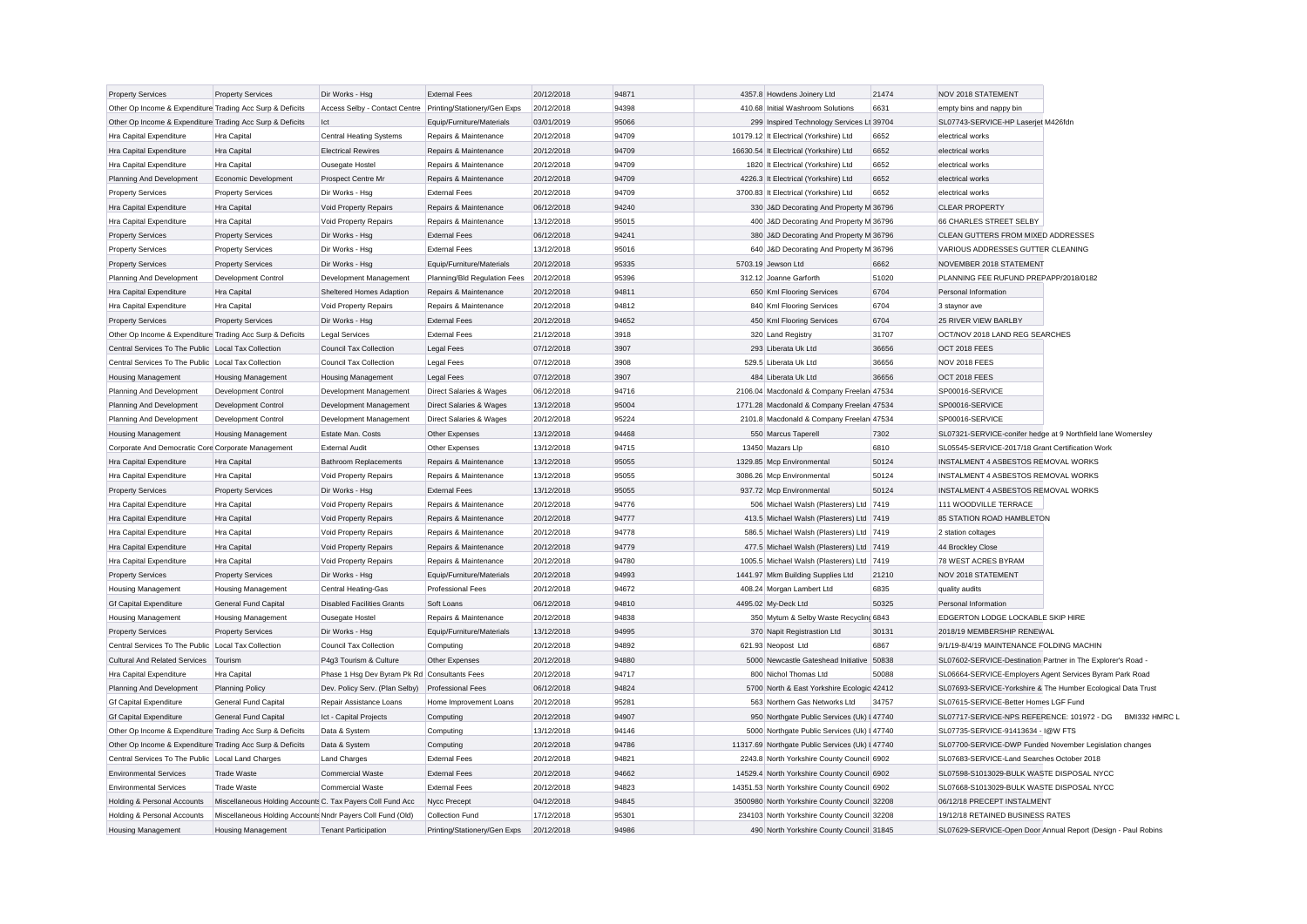| Other Op Income & Expenditure Trading Acc Surp & Deficits |                                                            | Human Resources                            | <b>Training Expenses</b>  | 20/12/2018 | 94799 |                  | 773.75 North Yorkshire County Council 6902      |        | SL07656-SERVICE-Learning Zone - November 18 to January 19     |                                                               |
|-----------------------------------------------------------|------------------------------------------------------------|--------------------------------------------|---------------------------|------------|-------|------------------|-------------------------------------------------|--------|---------------------------------------------------------------|---------------------------------------------------------------|
| Other Op Income & Expenditure Trading Acc Surp & Deficits |                                                            | <b>Legal Services</b>                      | <b>External Fees</b>      | 06/12/2018 | 94137 |                  | 87537.6 North Yorkshire County Council 6902     |        | SL07185-SERVICE-Q1 - Additional Legal Work                    |                                                               |
| Other Op Income & Expenditure Trading Acc Surp & Deficits |                                                            | <b>Legal Services</b>                      | Staff Recruitment         | 13/12/2018 | 94139 |                  | 590 North Yorkshire County Council 6902         |        | SL07774-SERVICE-Interim Solicitor Recruitment                 |                                                               |
| Other Op Income & Expenditure Trading Acc Surp & Deficits |                                                            | Marketing & Comms                          | Other Expenses            | 20/12/2018 | 94980 |                  | 455 North Yorkshire County Council 6902         |        | SL06941-SERVICE-Citizenlink print                             |                                                               |
| Holding & Personal Accounts                               | Miscellaneous Holding Accounts C. Tax Payers Coll Fund Acc |                                            | Nyfra Precept             | 04/12/2018 | 94844 |                  | 193992 North Yorkshire Fire & Rescue            | 32207  | 06/12/18 PRECEPT INSTAL                                       |                                                               |
| Holding & Personal Accounts                               | Miscellaneous Holding Accounts Nndr Payers Coll Fund (Old) |                                            | <b>Collection Fund</b>    | 17/12/2018 | 95300 |                  | 26011 North Yorkshire Fire & Rescue             | 32207  | 19/12/18 RETAINED BUSINESS RATES                              |                                                               |
| Holding & Personal Accounts                               | Miscellaneous Holding Accounts C. Tax Payers Coll Fund Acc |                                            | Nypa Precept              | 04/12/2018 | 94846 |                  | 652679 North Yorkshire Pcc                      | 32209  | 06/12/18 PRECEPT INSTALMENT                                   |                                                               |
| Other Op Income & Expenditure Trading Acc Surp & Deficits |                                                            | Access Selby - Contact Centre Energy Costs |                           | 20/12/2018 | 95075 |                  | 847.44 Npower Ltd                               | 6917   | MARKET CROSS 01/11/18-30/11/18                                |                                                               |
| <b>Special Services</b>                                   | <b>Special Services</b>                                    | <b>Community Centres</b>                   | <b>Energy Costs</b>       | 20/12/2018 | 95076 |                  | 1406.19 Npower Ltd                              | 6917   | ST WILFRIDS 01/11/2018-30/11/2018                             |                                                               |
| <b>Special Services</b>                                   | <b>Special Services</b>                                    | <b>Community Centres</b>                   | <b>Energy Costs</b>       | 20/12/2018 | 95244 |                  | 288.37 Npower Ltd                               | 6917   | ANNE SHARPE CENTRE 18/08/18-30/11/2018                        |                                                               |
| <b>Environmental Services</b>                             | Regulatory Servics - Eh                                    | Food Safety Enforcement                    | Other Expenses            | 20/12/2018 | 95082 |                  | 980 N S Redfern                                 | 31130  | SL07744-SERVICE-Consultant Food Hygiene Inspections           |                                                               |
| Planning And Development                                  | <b>Planning Policy</b>                                     | Dev. Policy Serv. (Plan Selby)             | <b>Professional Fees</b>  | 20/12/2018 | 94822 | 15000 Nycc       |                                                 | HOUC01 | SL06403-SERVICE-Site Allocations Local Plan - highway modelli |                                                               |
| Housing Management                                        | <b>Housing Management</b>                                  | Asbestos Surveying                         | Repairs & Maintenance     | 20/12/2018 | 95371 |                  | 508.2 Owan Ltd                                  | 6943   | QUALITY SURVEYING SERVICE SELBY HOMES                         |                                                               |
| <b>Housing Management</b>                                 | <b>Housing Management</b>                                  | Fencing - Planned                          | Repairs & Maintenance     | 20/12/2018 | 95371 |                  | 440.44 Owan Ltd                                 | 6943   | QUALITY SURVEYING SERVICE SELBY HOMES                         |                                                               |
| <b>Housing Management</b>                                 | <b>Housing Management</b>                                  | <b>Painting Dwellings</b>                  | Repairs & Maintenance     | 20/12/2018 | 95371 |                  | 338.8 Owan Ltd                                  | 6943   | QUALITY SURVEYING SERVICE SELBY HOMES                         |                                                               |
| <b>Housing Management</b>                                 | <b>Housing Management</b>                                  | Solid Fuel Serv-PInd                       | Repairs & Maintenance     | 20/12/2018 | 95371 |                  | 575.96 Owan Ltd                                 | 6943   | QUALITY SURVEYING SERVICE SELBY HOMES                         |                                                               |
| Hra Capital Expenditure                                   | Hra Capital                                                | <b>Central Heating Systems</b>             | Repairs & Maintenance     | 20/12/2018 | 95371 | 3625.16 Owan Ltd |                                                 | 6943   | QUALITY SURVEYING SERVICE SELBY HOMES                         |                                                               |
| Hra Capital Expenditure                                   | Hra Capital                                                | Kitchens - Decent Homes                    | Repairs & Maintenance     | 20/12/2018 | 95371 |                  | 372.68 Owan Ltd                                 | 6943   | QUALITY SURVEYING SERVICE SELBY HOMES                         |                                                               |
| Hra Capital Expenditure                                   | Hra Capital                                                | Roof Replacement                           | Repairs & Maintenance     | 20/12/2018 | 95371 | 542.08 Owan Ltd  |                                                 | 6943   | QUALITY SURVEYING SERVICE SELBY HOMES                         |                                                               |
| <b>Special Services</b>                                   | <b>Special Services</b>                                    | <b>Community Centres</b>                   | Repairs & Maintenance     | 20/12/2018 | 95371 |                  | 440.44 Owan Ltd                                 | 6943   | QUALITY SURVEYING SERVICE SELBY HOMES                         |                                                               |
| <b>Property Services</b>                                  | <b>Property Services</b>                                   | Dir Works - Hsg                            | <b>External Fees</b>      | 13/12/2018 | 94233 |                  | 258.5 Paul Harrison                             | 6531   | 32 MEADOW VIEW                                                |                                                               |
| <b>Property Services</b>                                  | <b>Property Services</b>                                   | Dir Works - Hsg                            | <b>External Fees</b>      | 20/12/2018 | 95314 |                  | 259.2 Paul Harrison                             | 6531   | 32 MEADOW VIEW                                                |                                                               |
|                                                           |                                                            |                                            | <b>External Fees</b>      |            | 95315 |                  | 1032.6 Paul Harrison                            | 6531   | 15 GRAVEL HILL ROAD                                           |                                                               |
| <b>Property Services</b>                                  | <b>Property Services</b>                                   | Dir Works - Hsg                            |                           | 20/12/2018 |       |                  |                                                 |        |                                                               |                                                               |
| Hra Capital Expenditure                                   | Hra Capital                                                | Void Property Repairs                      | Repairs & Maintenance     | 13/12/2018 | 94833 |                  | 288 Pjt Property Maintenance                    | 6980   | 6 MAIN ROAD TEMPLE HIRST                                      |                                                               |
| Hra Capital Expenditure                                   | Hra Capital                                                | Sheltered Homes Adaption                   | Repairs & Maintenance     | 20/12/2018 | 95375 |                  | 612.99 Prism Medical Uk                         | 41970  | Personal Information                                          |                                                               |
| Hra Capital Expenditure                                   | Hra Capital                                                | Sheltered Homes Adaption                   | Repairs & Maintenance     | 20/12/2018 | 95376 |                  | 2411 Prism Medical Uk                           | 41970  | Personal Information                                          |                                                               |
| <b>Property Services</b>                                  | <b>Property Services</b>                                   | Dir Works - Hsg                            | <b>External Fees</b>      | 13/12/2018 | 94857 |                  | 1772.41 Prism Medical Uk                        | 41970  | 1 HIGHGATE BALNE DN14 0ES                                     |                                                               |
| Other Op Income & Expenditure Trading Acc Surp & Deficits |                                                            | Ict                                        | Equip/Furniture/Materials | 03/01/2019 | 95105 |                  | 277.12 Probrand Limited                         | 37238  |                                                               | SL07773-SERVICE-HP - 800GB/1.6TB LTO Ultrium-4 Storage Media  |
| Other Op Income & Expenditure Trading Acc Surp & Deficits |                                                            | Civic Centre                               | Repairs & Maintenance     | 20/12/2018 | 95056 |                  | 938.64 Project Fabrications & Engineer 30470    |        | CIVIC CENTRE NEW STEEL TRIM FITTING                           |                                                               |
| Planning And Development                                  | <b>Community Development</b>                               | <b>Eastern Cef</b>                         | Other Expenses            | 10/01/2019 | 95351 |                  | 410 Project: Wild Cic                           | 51003  | SL07820-SERVICE-Project Wild Filming - Eastern CEF            |                                                               |
| Planning And Development                                  | <b>Community Development</b>                               | Southern Cef                               | Other Expenses            | 10/01/2019 | 95381 |                  | 410 Project: Wild Cic                           | 51003  | SL07822-SERVICE-Project: Wild CIC - Southern CEF              |                                                               |
| Planning And Development                                  | <b>Community Development</b>                               | Tadcaster & Villages Cef                   | Other Expenses            | 10/01/2019 | 95381 |                  | 410 Project: Wild Cic                           | 51003  | SL07821-SERVICE-Project: Wild CIC - Tadcaster CEF             |                                                               |
| Other Op Income & Expenditure Trading Acc Surp & Deficits |                                                            | Ict                                        | <b>Professional Fees</b>  | 20/12/2018 | 94817 |                  | 400 Razorblue Ltd                               | 27684  |                                                               | SL06258-SERVICE-2018/19 Managed IT for Infrastructure Q/1584/ |
| Planning And Development                                  | <b>Development Control</b>                                 | Development Management                     | <b>Professional Fees</b>  | 20/12/2018 | 94774 |                  | 350 Rosetta Landscape Design                    | 6987   |                                                               | SL07643-SERVICE-ENF/2018/0254/ENF - Visit to Womersley Park,  |
| Central Services To The Public Elections                  |                                                            | <b>Register Of Electors</b>                | Communications            | 20/12/2018 | 94703 |                  | 507.5 Royal Mail Group Plc                      | 7100   | RESPONSE PLUS SERVICE                                         |                                                               |
| Other Op Income & Expenditure Trading Acc Surp & Deficits |                                                            | Postage Account                            | Communications            | 20/12/2018 | 94891 |                  | 1246.95 Royal Mail Group Plc                    | 7100   | <b>1ST CLASS POST</b>                                         |                                                               |
| <b>Gf Capital Expenditure</b>                             | <b>General Fund Capital</b>                                | <b>Disabled Facilities Grants</b>          | Soft Loans                | 20/12/2018 | 95350 |                  | 6330 R S Myers & Son                            | 6842   | Personal Information                                          |                                                               |
| <b>Environmental Services</b>                             | Recycling                                                  | Recycling                                  | <b>External Fees</b>      | 10/01/2019 | 95349 |                  | 385.7 Ryedale Organics Ltd                      | 6694   | <b>GREENWASTE</b>                                             |                                                               |
| Central Services To The Public Local Tax Collection       |                                                            | Council Tax Collection                     | <b>External Fees</b>      | 07/12/2018 | 3902  |                  | 783.76 Santander                                | 6052   | NOV 2018 COUNCIL TAX PAYMENTS                                 |                                                               |
| <b>Housing Management</b>                                 | <b>Housing Management</b>                                  | <b>Rent Project</b>                        | <b>External Fees</b>      | 07/12/2018 | 3903  |                  | 564.25 Santander                                | 6052   | NOV 2018 HOUSE & GARAGE RENTS                                 |                                                               |
| <b>Environmental Services</b>                             | Regulatory Servics - Eh                                    | Taxi & Hire Licences                       | <b>Professional Fees</b>  | 06/12/2018 | 94816 |                  | 600 S D Turner Independent Trainer 47344        |        | SL07391-SERVICE-Consultancy Service for S D Turner - Quote    |                                                               |
| <b>Environmental Services</b>                             | Recycling                                                  | Recycling                                  | Other Expenses            | 06/12/2018 | 94878 |                  | 600 Se7en Video Production Ltd                  | 45367  | SL07741-SERVICE-DBAW Xmas Film                                |                                                               |
| <b>Housing General Fund</b>                               | <b>Housing Strategy</b>                                    | P4g Empty Homes                            | Other Expenses            | 13/12/2018 | 94991 |                  | 1563.5 Secure Empty Property                    | 50633  |                                                               | SL07395-SERVICE-Steel sheeting to secure 1 Alma Terrace, Selb |
| <b>Housing General Fund</b>                               | <b>Housing Strategy</b>                                    | P4g Empty Homes                            | Other Expenses            | 13/12/2018 | 94991 |                  | 325 Secure Empty Property                       | 50633  |                                                               | SL07763-SERVICE-1 Alma Terrace, Selby - additional securing c |
| Highways, Roads And Transpor Parking Services             |                                                            | Car Parks Enforcement                      | <b>External Fees</b>      | 20/12/2018 | 94988 |                  | 584.25 Security Plus Limited                    | 36209  | SL06643-SERVICE-Cash Collection Service - Security Plus       |                                                               |
| Planning And Development                                  | <b>Community Development</b>                               | Community Engagement Forum External Fees   |                           | 10/01/2019 | 95313 |                  | 1333.32 Selby District Avs                      | 7159   | SL06382-SERVICE-External Contractors - 30.11.2018             |                                                               |
| <b>Housing Management</b>                                 | <b>Housing Management</b>                                  | Edgerton Lodge                             | Nndr                      | 06/12/2018 | 94781 |                  | 452.83 Selby District Council                   | 7151   | COUNCIL TAX FOR LODGES AND VOIDS                              |                                                               |
| Non Distributed Costs                                     | <b>Unused Facilities Costs</b>                             | <b>Unused Assets</b>                       | Nndr                      | 13/12/2018 | 94495 |                  | 902.41 Selby District Council                   | 7151   | NATWEST SELBY YO8 4PU NNDR                                    |                                                               |
| Non Distributed Costs                                     | <b>Unused Facilities Costs</b>                             | <b>Unused Assets</b>                       | Nndr                      | 20/12/2018 | 95292 |                  | 1877.3 Selby District Council                   | 7151   | NATWEST SELBY NNDR                                            |                                                               |
|                                                           | <b>Property Services</b>                                   | Dir Works - Hsg                            | Other Expenses            | 06/12/2018 | 94781 |                  | 4796.84 Selby District Council                  | 7151   | COUNCIL TAX FOR LODGES AND VOIDS                              |                                                               |
| <b>Property Services</b><br><b>Gf Capital Expenditure</b> | General Fund Capital                                       | Sdht Loan                                  | Soft Loans                | 07/12/2018 | 3906  |                  | 150000 Selby & District Housing Trust           | 43777  | PHASE 1 EXCHANGE ADDITIONAL DRAWDOWN                          |                                                               |
|                                                           |                                                            |                                            |                           |            | 95120 |                  |                                                 | 7172   |                                                               |                                                               |
| <b>Housing Management</b>                                 | <b>Housing Management</b>                                  | <b>Painting Dwellings</b>                  | Repairs & Maintenance     | 20/12/2018 | 95120 |                  | 2410 Selby Glass Ltd<br>2577.67 Selby Glass Ltd | 7172   | selby glass Nov 18<br>selby glass Nov 18                      |                                                               |
| <b>Property Services</b>                                  | <b>Property Services</b>                                   | Dir Works - Hsg                            | Equip/Furniture/Materials | 20/12/2018 |       |                  |                                                 |        |                                                               |                                                               |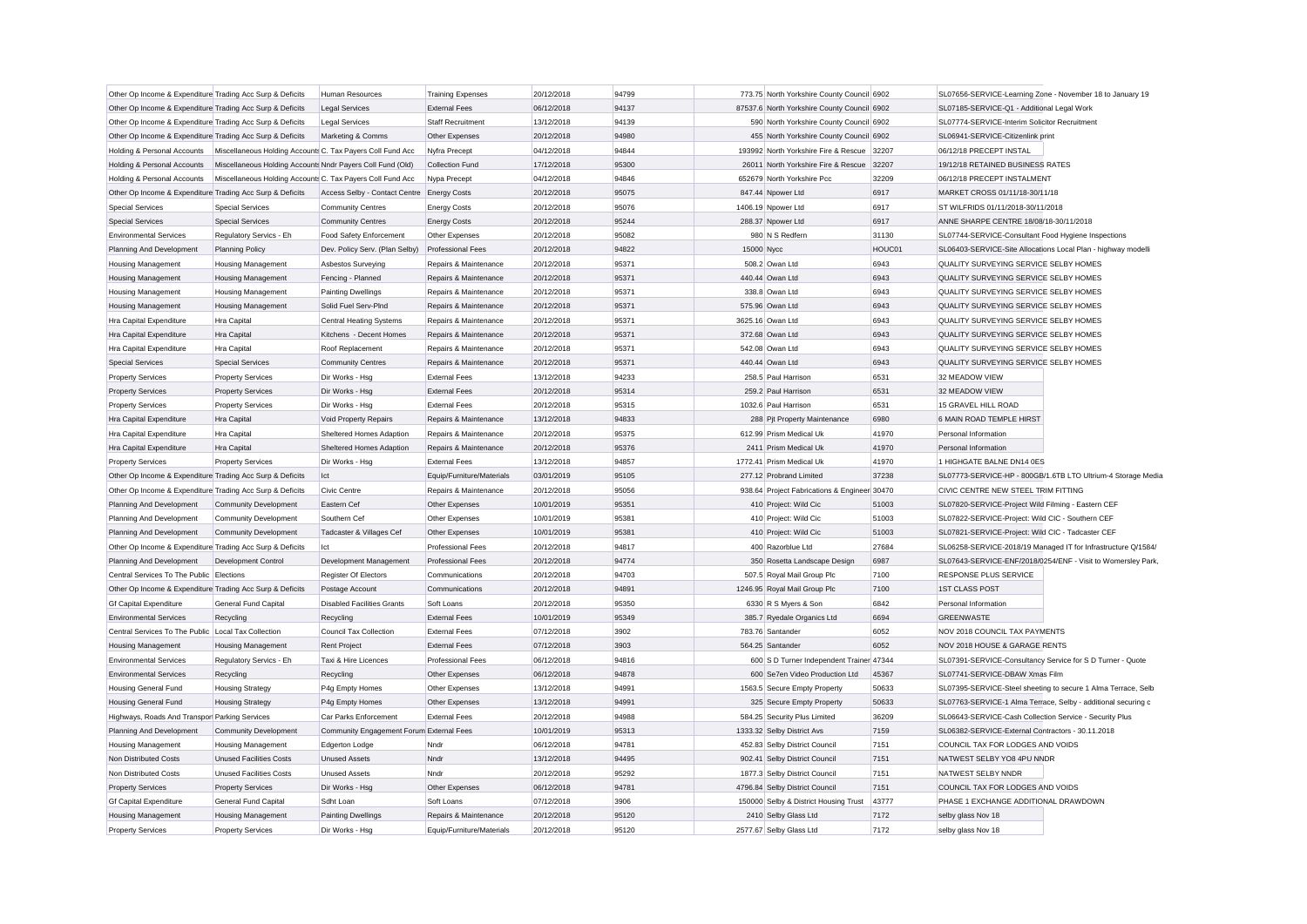| <b>Property Services</b>                                  | <b>Property Services</b>  | Dir Works - Hsg                   | <b>External Fees</b>                                                  | 13/12/2018 | 94475          |                 | 763.2 S & G Taperell                         | 7303  | OCT 2018 SKIP HIRE                                        |                                                               |
|-----------------------------------------------------------|---------------------------|-----------------------------------|-----------------------------------------------------------------------|------------|----------------|-----------------|----------------------------------------------|-------|-----------------------------------------------------------|---------------------------------------------------------------|
| <b>Housing General Fund</b>                               | Homelessness              | <b>Homeless Persons</b>           | Other Expenses                                                        | 06/12/2018 | 94813          | 998.25 Shelter  |                                              | 7197  | SL07698-SERVICE-Homeless Reduction Act Update             |                                                               |
| Other Op Income & Expenditure Trading Acc Surp & Deficits |                           | <b>Human Resources</b>            | <b>Training Expenses</b>                                              | 06/12/2018 | 94813          | 998.25 Shelter  |                                              | 7197  | SL07714-SERVICE-Homeless Reduction Act Update Training    |                                                               |
| <b>Gf Capital Expenditure</b>                             | General Fund Capital      | <b>Disabled Facilities Grants</b> | Soft Loans                                                            | 20/12/2018 | 95110          |                 | 3502.4 Sherwood Property Building Ser 35336  |       | Personal Information                                      |                                                               |
| <b>Hra Capital Expenditure</b>                            | <b>Hra</b> Capital        | Sheltered Homes Adaption          | Repairs & Maintenance                                                 | 20/12/2018 | 94860          |                 | 2750 Sherwood Property Building Ser 35336    |       | Personal Information                                      |                                                               |
| Hra Capital Expenditure                                   | <b>Hra Capital</b>        | Sheltered Homes Adaption          | Repairs & Maintenance                                                 | 20/12/2018 | 94861          |                 | 3100 Sherwood Property Building Ser 35336    |       | Personal Information                                      |                                                               |
| Hra Capital Expenditure                                   | Hra Capital               | Sheltered Homes Adaption          | Repairs & Maintenance                                                 | 10/01/2019 | 95394          |                 | 3585 Sherwood Property Building Ser 35336    |       | Personal Information                                      |                                                               |
| <b>Property Services</b>                                  | <b>Property Services</b>  | Dir Works - Hsg                   | <b>External Fees</b>                                                  | 20/12/2018 | 95109          |                 | 2565 Sherwood Property Building Ser 35336    |       | 2 church close                                            |                                                               |
| <b>Housing General Fund</b>                               | Homelessness              | <b>Homeless Persons</b>           | Other Expenses                                                        | 13/12/2018 | 95102          |                 | 1320 Shield Pest Control Ltd                 | 6018  | SL07762-SERVICE-House Clearance                           |                                                               |
| <b>Housing General Fund</b>                               | Homelessness              | <b>Homeless Persons</b>           | Printing/Stationery/Gen Exps                                          | 03/01/2019 | 95123          |                 | 585 Simon Calvert Contractors Ltd            | 44422 | SL07785-SERVICE                                           |                                                               |
| <b>Housing Management</b>                                 | <b>Housing Management</b> | Fencing - Planned                 | Repairs & Maintenance                                                 | 03/01/2019 | 95286          |                 | 1250 Simon Calvert Contractors Ltd           | 44422 | 90 WOODVILLE TERRACE                                      |                                                               |
| <b>Housing Management</b>                                 | <b>Housing Management</b> | Fencing - Planned                 | Repairs & Maintenance                                                 | 03/01/2019 | 95287          |                 | 308 Simon Calvert Contractors Ltd            | 44422 | 23 MOOR LANE                                              |                                                               |
| <b>Housing Management</b>                                 | <b>Housing Management</b> | Void - Difficult To Let           | Other Expenses                                                        | 13/12/2018 | 95078          |                 | 1130 S & J K Decorating                      | 49665 | SL07477-SERVICE-Re-decorate void 66 Charles Street Selby  |                                                               |
| Other Op Income & Expenditure Trading Acc Surp & Deficits |                           | Assets Team Trading               | Legal Fees                                                            | 20/12/2018 | 95357          |                 | 7500 Slater Gordon Solicitors                | 51005 | COSTS FOR HEARING LOSS INSURANCE CLAIM                    |                                                               |
| <b>Housing General Fund</b>                               | <b>Housing Strategy</b>   | Pfi Scheme (Housing)              | Other Expenses                                                        | 20/12/2018 | 94858          |                 | 34823.32 South Yorkshire Housing Ass Lt 7239 |       | NOV 2018 UNITARYCHARGE                                    |                                                               |
| <b>Environmental Services</b>                             | <b>Trade Waste</b>        | Clinical Waste                    | <b>External Fees</b>                                                  | 03/01/2019 | 95077          | 457.87 Srcl Ltd |                                              | 7251  | <b>SHARPS</b>                                             |                                                               |
| <b>Housing General Fund</b>                               | <b>Housing Strategy</b>   | P4g3 Olympia Park                 | Other Expenses                                                        | 13/12/2018 | 94842          |                 | 5170 Start Regeneration Llp                  | 48284 | SL07417-SERVICE-Olympia Park Project Manager Commission   |                                                               |
| <b>Housing General Fund</b>                               | <b>Housing Strategy</b>   | P4g Housing Trust                 | Other Expenses                                                        | 20/12/2018 | 95353          |                 | 1000 Start Regeneration Llp                  | 48284 |                                                           | SL07815-SERVICE-SDHT Investment Partner/Registered Provider R |
| <b>Hra Capital Expenditure</b>                            | <b>Hra</b> Capital        |                                   | Phase 1 Hsq Dev Byram Pk Rd Contractor - New Build/ Refurb 13/12/2018 |            | 95122          |                 | 153503.74 Strategic Team Group               | 49806 | housing development projects                              |                                                               |
| Other Op Income & Expenditure Trading Acc Surp & Deficits |                           | Ict                               | Computing                                                             | 13/12/2018 | 94658          |                 | 1996.18 Switchshop Ltd                       | 45999 | SL07630-SERVICE-1 Year Support Renewal for Cisco hardware |                                                               |
| Hra Capital Expenditure                                   | <b>Hra Capital</b>        | Roof Replacement                  | Repairs & Maintenance                                                 | 03/01/2019 | 95073          |                 | 804 T A M Loughlin                           | 6779  | 29 AUSTERBANK CRESCENT                                    |                                                               |
| Hra Capital Expenditure                                   | Hra Capital               | Roof Replacement                  | Repairs & Maintenance                                                 | 03/01/2019 | 95074          |                 | 945 T A M Loughlin                           | 6779  | 11 HIGHFIELD CRESCENT                                     |                                                               |
| <b>Housing General Fund</b>                               | Homelessness              | <b>Homeless Persons</b>           | Printing/Stationery/Gen Exps                                          | 13/12/2018 | 94647          |                 | 3420 The Bay Horse Accommodation 43542       |       | SL07685-SERVICE                                           |                                                               |
| <b>Housing General Fund</b>                               | Homelessness              | <b>Homeless Persons</b>           | Printing/Stationery/Gen Exps                                          | 13/12/2018 | 94998          |                 | 1620 The Bay Horse Accommodation 43542       |       | SL07760-SERVICE                                           |                                                               |
|                                                           | Homelessness              | <b>Homeless Persons</b>           | Other Expenses                                                        | 13/12/2018 | 94480          |                 | 260 The Gables Hotel                         | 47230 | SL07706-SERVICE                                           |                                                               |
| <b>Housing General Fund</b>                               |                           |                                   |                                                                       |            |                |                 |                                              |       |                                                           |                                                               |
| <b>Housing General Fund</b>                               | Homelessness              | <b>Homeless Persons</b>           | Other Expenses                                                        | 13/12/2018 | 94481          |                 | 798 The Gables Hotel                         | 47230 | SL07706-SERVICE                                           |                                                               |
| <b>Environmental Services</b>                             | Recycling                 | Recycling                         | <b>External Fees</b>                                                  | 06/12/2018 | 94698<br>94859 |                 | 1431 The Maltings Organic Treatmen 35116     |       | greenwaste w/e 25/11/2018<br>W/E 02/12/18 GREENWASTE      |                                                               |
| <b>Environmental Services</b>                             | Recycling                 | Recycling                         | <b>External Fees</b>                                                  | 13/12/2018 |                |                 | 1005.48 The Maltings Organic Treatmen 35116  |       |                                                           |                                                               |
| <b>Environmental Services</b>                             | Recycling                 | Recycling                         | <b>External Fees</b>                                                  | 20/12/2018 | 95108          |                 | 565.92 The Maltings Organic Treatmen 35116   |       | greenwaste w/e 09/12/2018                                 |                                                               |
| <b>Environmental Services</b>                             | Recycling                 | Recycling                         | <b>External Fees</b>                                                  | 20/12/2018 | 95354          |                 | 504.72 The Maltings Organic Treatmen 35116   |       | greenwaste e/e 16/12/2018                                 |                                                               |
| Other Op Income & Expenditure Trading Acc Surp & Deficits |                           | <b>Legal Services</b>             | Other Expenses                                                        | 20/12/2018 | 95065          |                 | 1976 Thomson Reuters                         | 30035 | SL07802-SERVICE-Practical Law Services Publication        |                                                               |
| Planning And Development                                  | Development Control       | Development Management            | Advertising                                                           | 20/12/2018 | 94707          |                 | 258.44 Tmp (Uk) Ltd                          | 5101  | SL07635-SERVICE-Advert - The Selby Times 22/11/2018       |                                                               |
| Planning And Development                                  | Development Control       | Development Management            | Advertising                                                           | 20/12/2018 | 94796          |                 | 525.77 Tmp (Uk) Ltd                          | 5101  | SL07673-SERVICE-Advert-Wetherby News 29.11.18             |                                                               |
| Planning And Development                                  | Development Control       | Development Management            | Advertising                                                           | 03/01/2019 | 95083          |                 | 525.77 Tmp (Uk) Ltd                          | 5101  | SL07747-SERVICE-Advert - The Wetherby News 06/12/2018     |                                                               |
| Planning And Development                                  | Development Control       | Development Management            | Advertising                                                           | 03/01/2019 | 95084          |                 | 255.76 Tmp (Uk) Ltd                          | 5101  |                                                           | SL07747-SERVICE-Advert - Pontefract & Castleford Express 06/1 |
| Planning And Development                                  | Development Control       | Development Management            | Advertising                                                           | 03/01/2019 | 95085          |                 | 274.4 Tmp (Uk) Ltd                           | 5101  | SL07747-SERVICE-Advert - The Selby Times 06/12/2018       |                                                               |
| Planning And Development                                  | Development Control       | Development Management            | Advertising                                                           | 10/01/2019 | 95385          |                 | 280.29 Tmp (Uk) Ltd                          | 5101  |                                                           | SL07771-SERVICE-Advert - Pontefract & Castleford Express 13.1 |
| Planning And Development                                  | Development Control       | Development Management            | Advertising                                                           | 10/01/2019 | 95386          |                 | 370.16 Tmp (Uk) Ltd                          | 5101  | SL07771-SERVICE-Advert-Selby Times 13.12.18               |                                                               |
| <b>Special Services</b>                                   | <b>Special Services</b>   | <b>Community Centres</b>          | Fixtures & Fittings                                                   | 20/12/2018 | 94701          |                 | 373.6 Tunstall Healthcare (Uk) Ltd           | 7363  |                                                           | SL07651-SERVICE-Faulty door entry system at Laurie Backhouse  |
| Hra Capital Expenditure                                   | <b>Hra Capital</b>        | Void Property Repairs             | Repairs & Maintenance                                                 | 13/12/2018 | 94490          |                 | 2611.2 Tunston Construction Group            | 48445 | 3 HODGE LANE KIRK SMEATON                                 |                                                               |
| Hra Capital Expenditure                                   | Hra Capital               | Void Property Repairs             | Repairs & Maintenance                                                 | 13/12/2018 | 94491          |                 | 3649.2 Tunston Construction Group            | 48445 | 19 FAIRFIELD FAIRBURN WF11 9LB                            |                                                               |
| Hra Capital Expenditure                                   | <b>Hra Capital</b>        | Void Property Repairs             | Repairs & Maintenance                                                 | 13/12/2018 | 94492          |                 | 1030 Tunston Construction Group              | 48445 | 19 FAIRFIELD FAIRBURN WF11 9LB                            |                                                               |
| <b>Property Services</b>                                  | <b>Property Services</b>  | Dir Works - Hsg                   | <b>Running Costs</b>                                                  | 06/12/2018 | 94905          |                 | 744.05 Uk Fuels Ltd                          | 7373  | <b>FUEL SERVICES</b>                                      |                                                               |
| <b>Property Services</b>                                  | <b>Property Services</b>  | Dir Works - Hsg                   | <b>Running Costs</b>                                                  | 20/12/2018 | 95271          |                 | 871.77 Uk Fuels Ltd                          | 7373  | <b>FUEL SERVICES</b>                                      |                                                               |
| <b>Property Services</b>                                  | <b>Property Services</b>  | Dir Works - Hsg                   | <b>Running Costs</b>                                                  | 20/12/2018 | 95392          |                 | 1114.09 Uk Fuels Ltd                         | 7373  | <b>FUEL</b>                                               |                                                               |
| Planning And Development                                  | Development Control       | Development Management            | <b>Professional Fees</b>                                              | 20/12/2018 | 95003          |                 | 3250 Valuation Office Agency                 | 7399  | SL07512-SERVICE-2017/0736/REMM                            |                                                               |
| <b>Environmental Services</b>                             | Regulatory Servics - Eh   | Taxi & Hire Licences              | Licences/Licence Fees                                                 | 03/01/2019 | 95294          |                 | 292.74 Vip System Limited                    | 49432 | SL07759-SERVICE-060023 - Platform Universal Size 4 Kit    |                                                               |
| <b>Environmental Services</b>                             | Regulatory Servics - Eh   | Taxi & Hire Licences              | <b>Running Costs</b>                                                  | 20/12/2018 | 95283          |                 | 1072.5 Watsons                               | 7429  | NOV 2018 TAXI TESTS                                       |                                                               |
| <b>Gf Capital Expenditure</b>                             | General Fund Capital      | Website Development               | Repairs & Maintenance                                                 | 13/12/2018 | 94895          |                 | 9030 Websters (Burn) Glass Ltd               | 7431  | SWORDFISH WAY SHERBURN IN ELMET                           |                                                               |
| <b>Gf Capital Expenditure</b>                             | General Fund Capital      | Website Development               | Repairs & Maintenance                                                 | 13/12/2018 | 94898          |                 | 2580 Websters (Burn) Glass Ltd               | 7431  | UNITS 8&9 ENTERPRISE CENTRE                               |                                                               |
| Hra Capital Expenditure                                   | Hra Capital               | <b>External Cyclical Repairs</b>  | Repairs & Maintenance                                                 | 13/12/2018 | 94896          |                 | 1640 Websters (Burn) Glass Ltd               | 7431  | 23 ROMAN CLOSE TADCASTER                                  |                                                               |
| Hra Capital Expenditure                                   | <b>Hra Capital</b>        | <b>External Cyclical Repairs</b>  | Repairs & Maintenance                                                 | 13/12/2018 | 94900          |                 | 610 Websters (Burn) Glass Ltd                | 7431  | 18 BEECHTREE ROAD TADCASTER                               |                                                               |
| Hra Capital Expenditure                                   | <b>Hra</b> Capital        | <b>External Door Replacements</b> | Repairs & Maintenance                                                 | 13/12/2018 | 94901          |                 | 630 Websters (Burn) Glass Ltd                | 7431  | 21 WINDMILL RISE TADCASTER                                |                                                               |